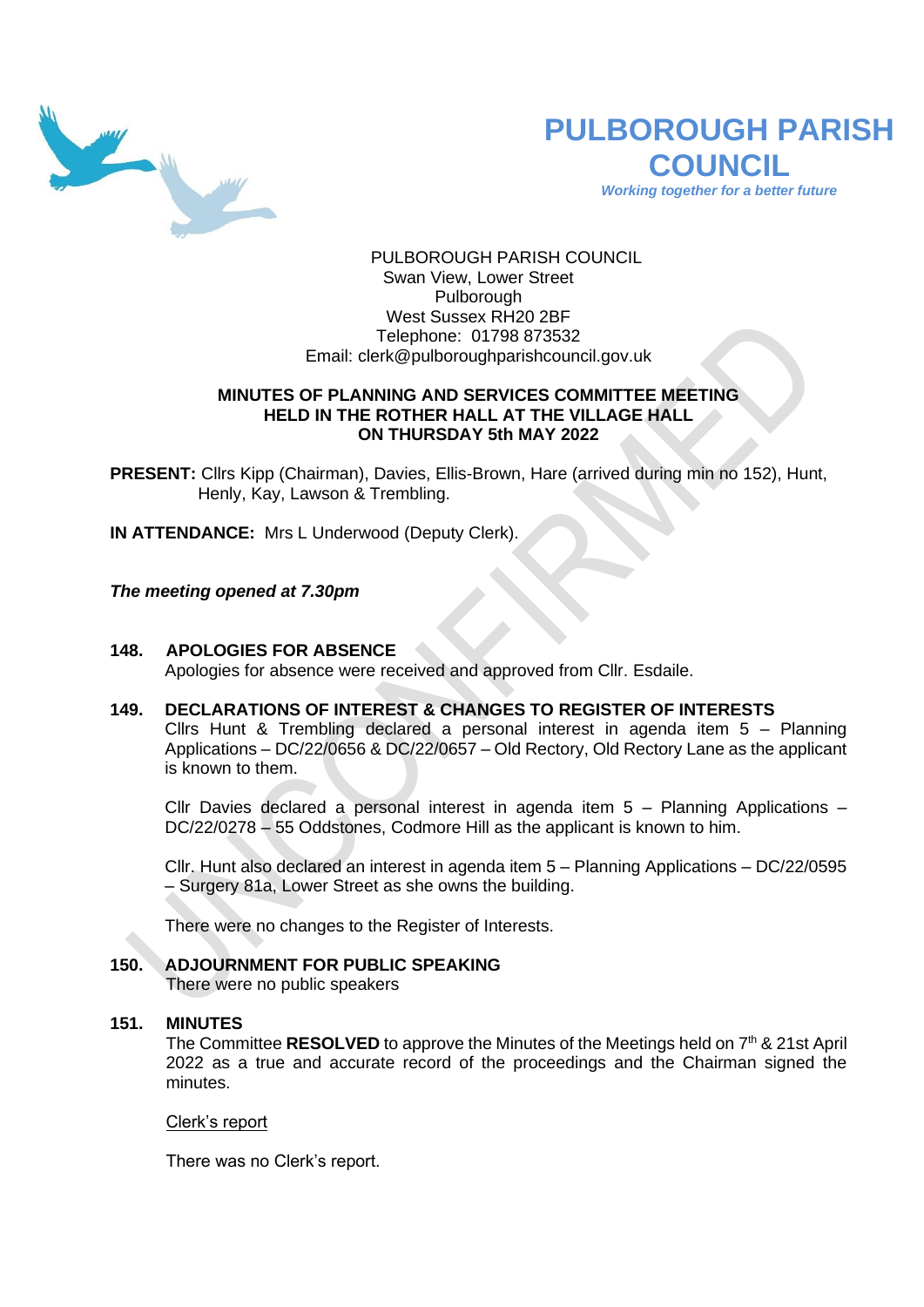#### **152. PLANNING APPLICATIONS**

The Committee, having considered the planning applications, **RESOLVED** that its representations be forwarded to HDC, attached to these Minutes as Appendix 1.

#### **153. PLANNING APPLICATIONS DECISIONS**

Members received details of planning decisions and enforcements since the last meeting.

#### **154. DEFIBRILLATOR GRANT FOR COUNCILS**

Members received details of a £300.00 defibrillator grant for Councils from 'London Hearts'. After some discussion, Members **RESOLVED** to **AGREE** that the grant should be applied for and put towards a fully automatic defibrillator with a budget up to £900.00 +vat.

Members discussed the location of a new defibrillator and at first by the Sports Pavilion was suggested, however, it was pointed out that there was one already in that area. It was suggested that the list of defibrillator locations be circulated to Members at a future meeting and the location can be decided once it is known where all defibrillators are in the area.

Members also **AGREED** that the list of defibrillator locations, at the Parish Office, should be displayed on all Parish noticeboards and given to the Village Hall, Library, Tesco & Sainsburys to display.

#### **155. CORRESPONDENCE**

#### **WSCC**

- Notification that West Sussex Fire & Rescue Service has formally adopted its Community Risk Management Plan 2022 – 2026.
- Notification of a long term engagement project to collect views, suggestions and ideas about local bus services. Information can be found at https://yourvoice.westsussex.gov.uk/westsussbus.
- News Release 'Countywide Road Safety Review gets Underway'.

#### **HDC**

- Copy letter from HDC regarding 'Access for All Funding Nomination' Pulborough Station. Copied to Committee.
- Notification of compliance cases 28.03.22 17.04.22. Copied to Committee.
- Planning Compliance statistics for March 22.
- Email correspondence re DC/21/1815 St Crispins Church, Church Place, Pulborough. Copied to Committee.
- Email correspondence regarding a compliance complaint regarding DC/21/2151 Carpe Diem, Nutbourne Road. Copied to Committee.

#### **Resident**

Email correspondence regarding the millennium clock repairs. Copied to Committee.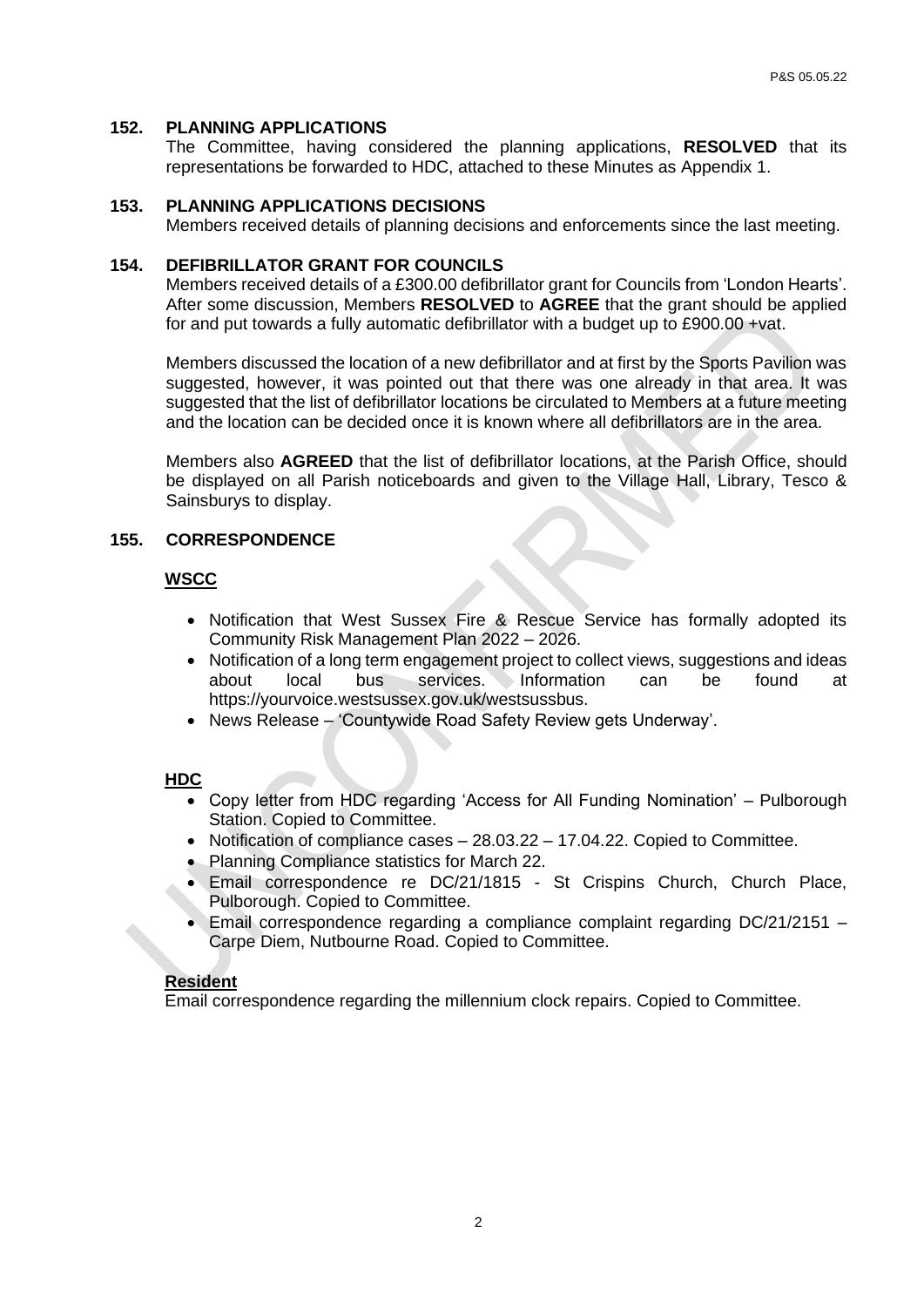# **156. PAYMENTS**

The following payments were approved and signed by two authorised signatories:

| Burgess & Randall Ltd       | 150.95 |
|-----------------------------|--------|
| Viking                      | 1.00   |
| <b>Travis Perkins</b>       | 30.30  |
| <b>National Westminster</b> | 26.75  |
| <b>HDC</b>                  | 51.20  |
| HDC                         | 39.90  |

*The meeting closed at 8.00pm*

………………………………..Chairman

……………………………………Date